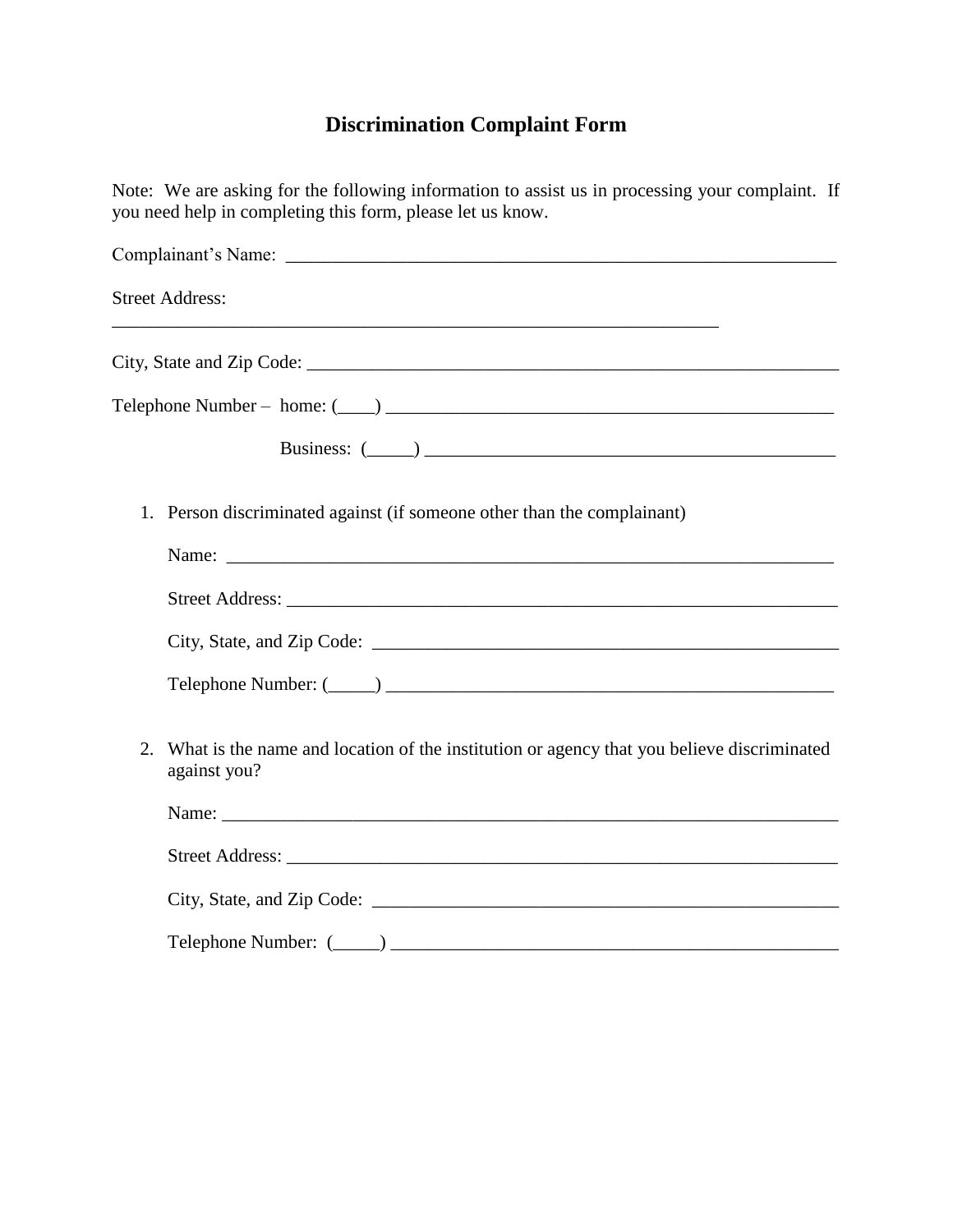3. Which of the following best describes the reason you believe the discrimination took place? Was it because of your:

|    | 4. What date did the alleged discrimination take place? _________________________         |
|----|-------------------------------------------------------------------------------------------|
| 5. | In your own words, describe the alleged discrimination. Explain what happened, and        |
|    |                                                                                           |
|    |                                                                                           |
|    |                                                                                           |
|    |                                                                                           |
|    |                                                                                           |
|    |                                                                                           |
|    |                                                                                           |
|    |                                                                                           |
| 6. | Have you tried to resolve this complaint through the internal grievance procedures at the |
|    |                                                                                           |
|    |                                                                                           |
|    |                                                                                           |
|    |                                                                                           |
|    |                                                                                           |
|    |                                                                                           |
|    | Name and title of the person who is handling the grievance procedure.                     |
|    |                                                                                           |
|    |                                                                                           |
|    | Title:                                                                                    |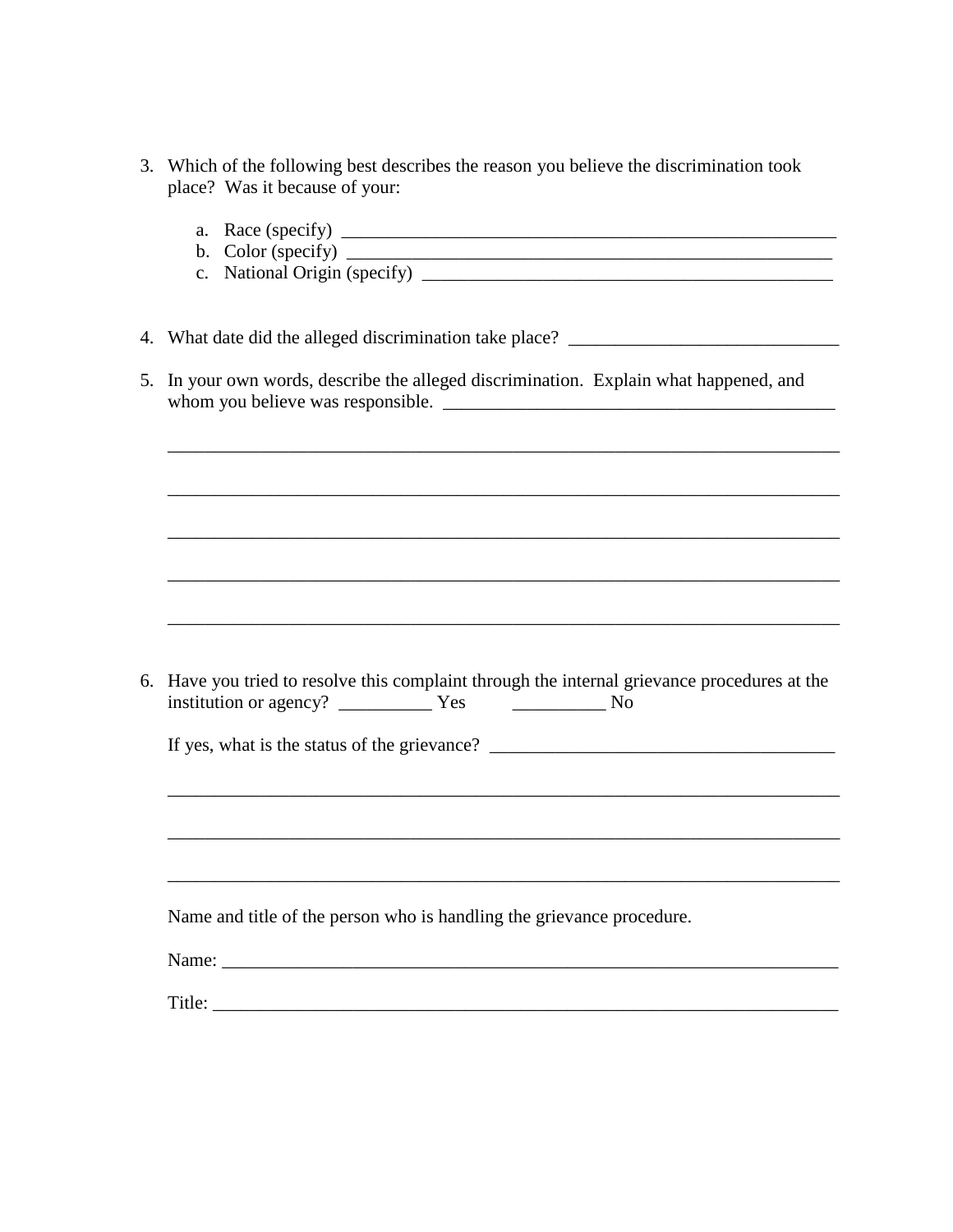8. Have you filed this complaint with any other federal, state, or local agency; or with any federal or state court? \_\_\_\_\_\_\_\_\_\_ Yes \_\_\_\_\_\_\_\_\_\_ No

> If yes, check all that apply: Federal agency \_\_\_\_\_ Federal court State agency \_\_\_\_\_\_\_ State court \_\_\_\_\_\_\_\_\_ Local agency

Please provide information about a contact person at the agency/court where the complaint was filed.

| Name:                      |  |
|----------------------------|--|
|                            |  |
| <b>Street Address:</b>     |  |
|                            |  |
| City, State, and Zip Code: |  |

| Telephone Number: ( |  |  |
|---------------------|--|--|
|---------------------|--|--|

9. Do you intend to file this complaint with another agency? \_\_\_\_\_\_\_\_\_\_ Yes \_\_\_\_\_\_\_\_\_\_ No

If yes, when and where do you plan to file the complaint?

Date: Agency: \_\_\_\_\_\_\_\_\_\_\_\_\_\_\_\_\_\_\_\_\_\_\_\_\_\_\_\_\_\_\_\_\_\_\_\_\_\_\_\_\_\_\_\_\_\_\_\_\_\_\_\_\_\_\_\_\_\_\_\_\_ Street Address: \_\_\_\_\_\_\_\_\_\_\_\_\_\_\_\_\_\_\_\_\_\_\_\_\_\_\_\_\_\_\_\_\_\_\_\_\_\_\_\_\_\_\_\_\_\_\_\_\_\_\_\_\_ City, State, and Zip Code: \_\_\_\_\_\_\_\_\_\_\_\_\_\_\_\_\_\_\_\_\_\_\_\_\_\_\_\_\_\_\_\_\_\_\_\_\_\_\_\_\_\_\_\_ Telephone Number:  $($ 

10. Has the complaint been filed with this agency before? \_\_\_\_\_\_\_\_\_\_ Yes \_\_\_\_\_\_\_\_\_\_ No

If yes, when? Date: